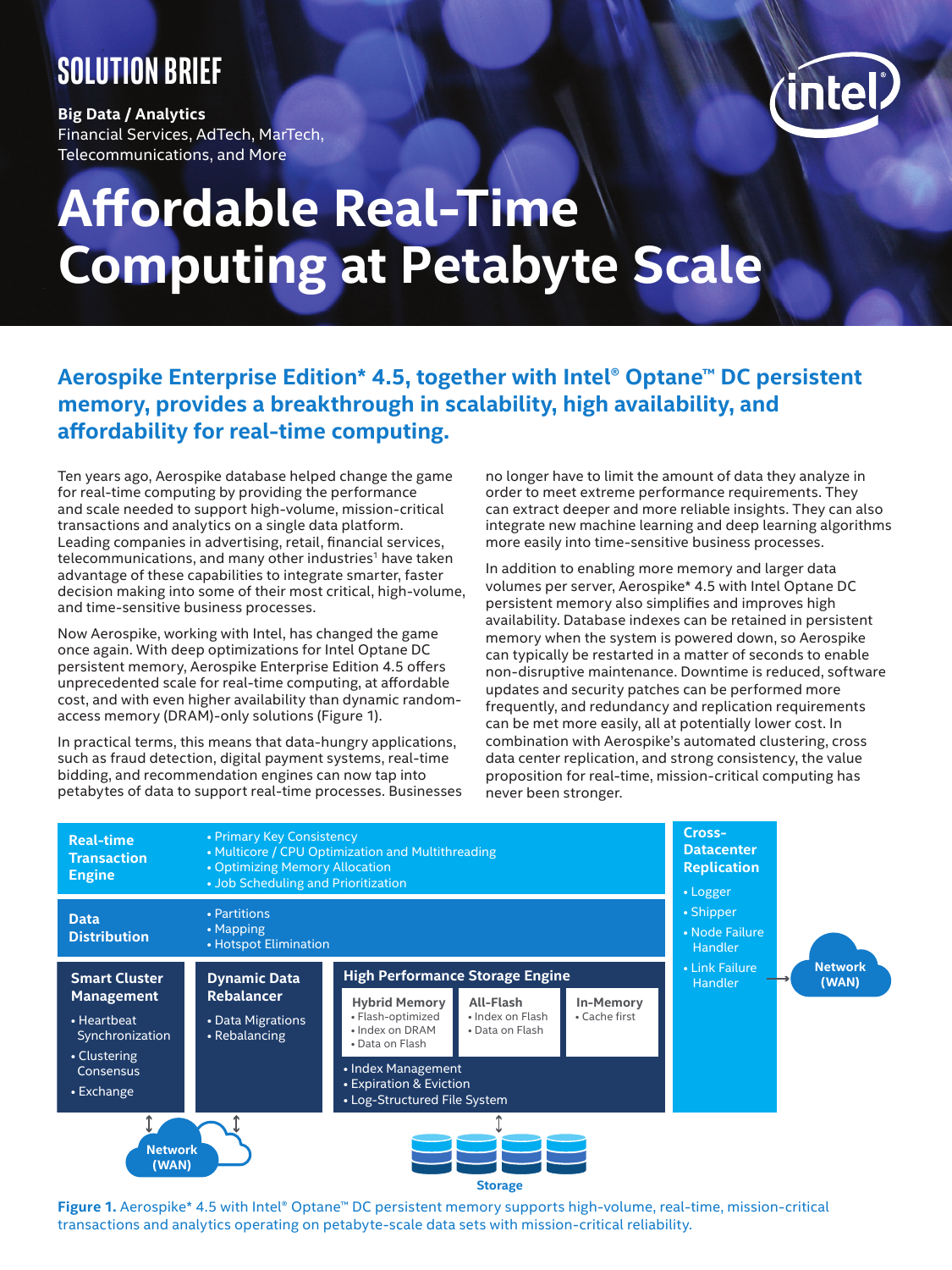# **A Breakthrough for Data Hungry Applications**

Distributed, flash-optimized databases such as Aerospike enable near-instant access to large data sets for real-time computing. They do this with clustered server architectures that use the cumulative memory footprints of many nodes to achieve high performance at scale. Although this approach scales with near-linear efficiency, upper limits have been constrained by the high cost and limited capacity of traditional DRAM memory.

#### **Resolving the Memory Bottleneck for Faster, Deeper Insights**

Intel Optane DC persistent memory pushes beyond the traditional constraints of DRAM. Each module provides 128 gigabyte (GB), 256 GB, or 512 GB of affordable, highperformance, byte-addressable memory in a standard dual in-line memory module (DIMM) form factor. This enables much more memory per server than is possible with today's widely used 32 GB DRAM DIMMs (larger 64 GB and 128 GB DIMMs are available, but typically cost more per GB, which makes them cost prohibitive for many use cases). Intel Optane DC persistent memory is also non-volatile. Unlike with DRAM, stored data is retained if the power goes down, providing a more stable and resilient foundation for enterprise data.

In other words, this new technology combines the best of memory and storage in a way that changes both what is practical and what is possible in today's data center and cloud environments. Not only is maximum memory capacity greatly expanded, but persistent data storage can potentially be accessed orders of magnitude faster than from even the fastest solid-state drives (SSDs). This unprecedented combination of performance, capacity, persistence, and affordability breaks down long-standing barriers to highspeed, high-volume data access. It also helps to reduce the need for high-volume data movement, which can significantly ease the load on network infrastructure.

#### **Two Modes of Operation**

Intel Optane DC persistent memory can be used in two distinct modes.

- In **Memory Mode**, Intel Optane DC persistent memory operates as volatile memory for the server platform, and a small amount of DRAM provides a cache for the most frequently used data. In essence, the amount of system memory can be greatly expanded, with little to no impact on memory performance.
- **App Direct Mode**, which is enabled in Aerospike Enterprise Edition 4.5, takes advantage of the inherent persistence of Intel Optane DC persistent memory. The application sees two distinct memory resources: one volatile and one persistent. It sees traditional DRAM as fast, volatile memory and Intel Optane DC persistent memory as high-capacity persistent memory. Although software modification is required at the application level, App Direct Mode allows the application to control data placement. In many cases, this can help to improve performance, since developers can take advantage of the different strengths of DRAM and Intel Optane DC persistent memory.

# **Deep Integration in Aerospike\* 4.5**

Aerospike is a key value database. Its fast, predictable performance is largely attributable to the fact that it typically holds the database index (the keys) in high-speed DRAM memory, and the associated data (the values) in highperformance SSDs.

With this approach, data is always accessed in the same way, which ensures that latency is low and predictable. An Aerospike cluster can currently be scaled to 128 nodes to handle large data sets and heavy transaction volumes, all without increasing latency. Until now, the amount of DRAM in the system constrained how many keys could be hosted per server node, which in turn limited how much user data could be hosted per node. Intel Optane DC persistent memory lifts these constraints to provide several benefits.

#### **A 4X Increase in Scalability<sup>2</sup>**

When using only 64 GB DRAM DIMMs for system memory, a single two-socket server node is limited to about 1.5 terabytes (TB). With Aerospike, this is enough memory to hold the index for roughly 22.5 billion records. Using Intel Optane DC persistent memory in combination with a small amount of DRAM, a two-socket server node can readily be configured with up to 6.0 TB of memory, enough to support 90 billion records.<sup>2</sup> (The DRAM in the mixed-memory system can be used for either secondary indexes or hot data.)

In other words, with Intel Optane DC persistent memory, each node of an Aerospike cluster can potentially support up to 4X as much data as a DRAM-only solution (Figure 2).

#### **Aerospike Enterprise Edition 4.5**

Large DRAM-only system (1.5 TB) supports up to 22.5B records. Large mixed-memory system (6.0 TB) supports up to 90B records. (15 billion records require approximately 1 TB of index capacity.) ........................ **DRAM** Secondary Index and/or Data **Primary Index** (Required) (Optional) . . . . . . . . . . . . . . . . . . Secondary Index and/or Data **Intel® Optane™ DC** (Optional) **persistent memory** ---------------**Primary Index** (Required) **Storage Storage**

**Figure 2.** Aerospike\* 4.5 with Intel® Optane™ DC persistent memory increases scalability by up to 4X versus DRAM-only solutions, while improving reliability and providing the same extreme levels of performance.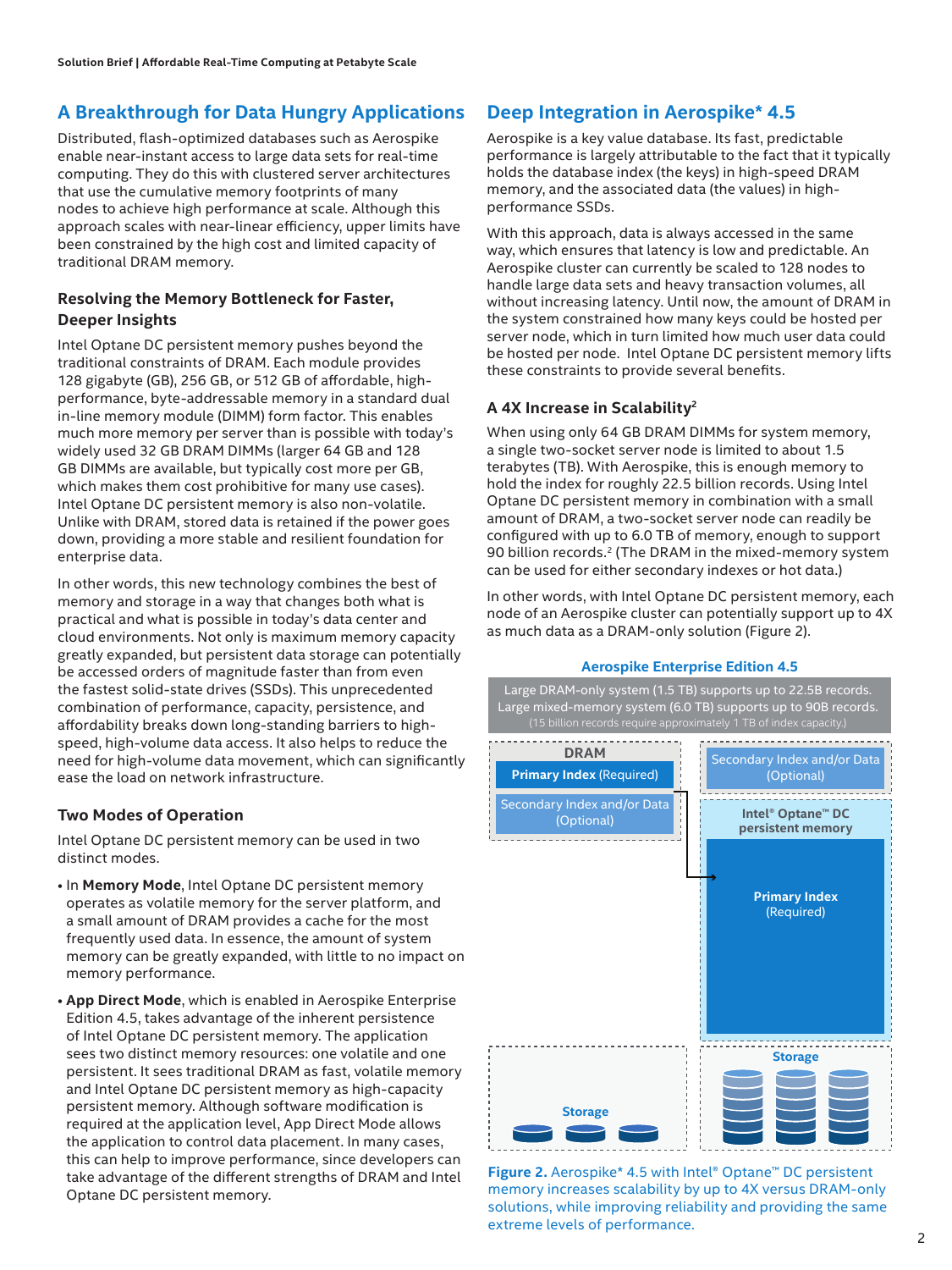#### **Blazingly Fast Performance**

Aerospike 4.5 is tuned to make efficient use of all the memory resources in each server node, including both DRAM and Intel Optane DC persistent memory. Data placement is optimized to take advantage of the slightly faster performance of DRAM and the higher capacity and persistence of Intel Optane DC persistent memory.

Based on Aerospike benchmark data, performance for a system with Intel Optane DC persistent memory and a relatively small amount of DRAM is only slightly less than the performance of a system configured with an equivalent amount of DRAM-only memory.<sup>3</sup> Combining the two memory types can, therefore, provide the benefits of persistence, at potentially lower cost and with sufficient performance for a wide range of real-time use cases.

Alternatively, Intel Optane DC persistent memory can be used to reduce the number of required servers in an Aerospike 4.5 cluster, since increasing the amount of total memory per server will typically allow larger storage configurations per server without sacrificing performance. This can significantly reduce both capital and operating costs. However, customers will need to be sure they have sufficient processing capacity in each server node to handle the increased transaction loads associated with the higher data volume. Performance testing with actual workloads is recommended to determine the optimal processor, memory, and storage configurations.

#### **Higher Uptime**

With a traditional DRAM-only Aerospike solution, the database index is lost whenever the system is powered down for maintenance or upgrades. User data must then be scanned during startup to rebuild the indexes, a process that can take a considerable amount of time; typically several hours.

With Aerospike 4.5 and Intel Optane DC persistent memory, the entire database index can be retained in persistent memory when power is cycled off for planned downtime. With this approach, database startup times can be reduced by as much as 135 times<sup>4</sup> for planned reboots. A startup can be completed in a matter of seconds rather than minutes or hours, so maintenance and security updates can be conducted with very little disruption to production systems. This can be a major advantage for databases that are used to support mission-critical, time-sensitive applications.

# **On Premises or in the Cloud**

Prior to the launch of Intel Optane DC persistent memory, Intel worked extensively with commercial and open source leaders to pave the way for broad adoption. Aerospike was one of the first vendors to show interest, and Aerospike Enterprise Edition 4.5 was the first commercially available open database to provide optimized support for App Direct Mode and the persistence it enables. A number of leading hardware, operating system (OS), hypervisor, and application vendors have also been preparing for the release of Intel Optane DC persistent memory, and many have deploymentready solutions available today (for details, read [Data-Centric](https://www.intel.com/content/www/us/en/architecture-and-technology/optane-dc-persistent-memory.html)  Innovation Spotlight Series, *[Big Memory Breakthrough for](https://www.intel.com/content/www/us/en/architecture-and-technology/optane-dc-persistent-memory.html)  [Your Biggest Data Challenges](https://www.intel.com/content/www/us/en/architecture-and-technology/optane-dc-persistent-memory.html)*).

Perhaps most importantly, several cloud service providers are working to provide large-memory server instances that include Intel Optane DC persistent memory. With these solutions, IT organizations will be able to have Aerospike 4.5 instances up and running quickly, so they can upload their data and begin testing performance using their own workloads. A proof-of-concept can be run quickly and at low cost.

### **Optimizing Software for Intel® Optane DC™ Persistent Memory**

Intel Optane DC persistent memory offers value for a wide range of data-intensive workloads that are currently constrained by the limitations of traditional DRAM memory. Users and software vendors can take advantage of Memory Mode to increase memory capacity per server and to potentially reduce the cost of larger memory configurations. No code modifications to the application are required, although a persistence-aware OS is required, and some code optimization may be useful to take full advantage of the expanded memory footprint.

For those interested in the benefits of App Direct Mode, Intel has developed the [Persistent Memory Development](https://software.intel.com/en-us/persistent-memory/get-started)  [Kit \(PMDK\)](https://software.intel.com/en-us/persistent-memory/get-started) to simplify and accelerate the required software modifications. The PMDK is open source and based on the Storage Networking Industry Association (SNIA) programming model. It is freely available and offers multiple levels of granularity. Because Aerospike is focused on delivering high performance at large scale, their engineering team chose to make strategic changes to their code base at the most granular level. Other organizations may be looking for quicker time to value and may choose a less granular approach.

Intel offers additional information, training, and tools that can help developers understand and evaluate Intel Optane DC persistent memory for particular use cases. These resources include tools and methods for analyzing existing applications to determine if big, affordable, persistent memory can help to achieve lower latency, higher resilience, and greater performance. For more information, visit the [Intel® Developer Zone.](http://software.intel.com/pmem)

# **Unleash Your Data, Free Your Business**

Aerospike 4.5 and Intel Optane DC persistent memory are changing the game for smart, real-time business solutions. It is now possible—and practical—to take advantage of petabyte-scale data sets for transactions and analytics that operate at both high volume (millions of transactions per second) and low latency (milliseconds). With this speed and scale, organizations can analyze newly generated data in combination with historical data using deep learning and other analytical approaches. Most importantly, they can do it fast enough to make better decisions during real-time, mission-critical interactions.

Aerospike is focused on being the data platform of choice for the next generation of real-time business applications. They are accomplishing this by supporting geographically distributed data sets across both private data centers and public clouds as a "system of record," while also enabling high-speed edge processing so businesses can embed deep intelligence into their real-time business models. In combination with Intel Optane DC persistent memory, Aerospike 4.5 is delivering on those requirements today with greater scale, higher availability, and better cost models than ever before.